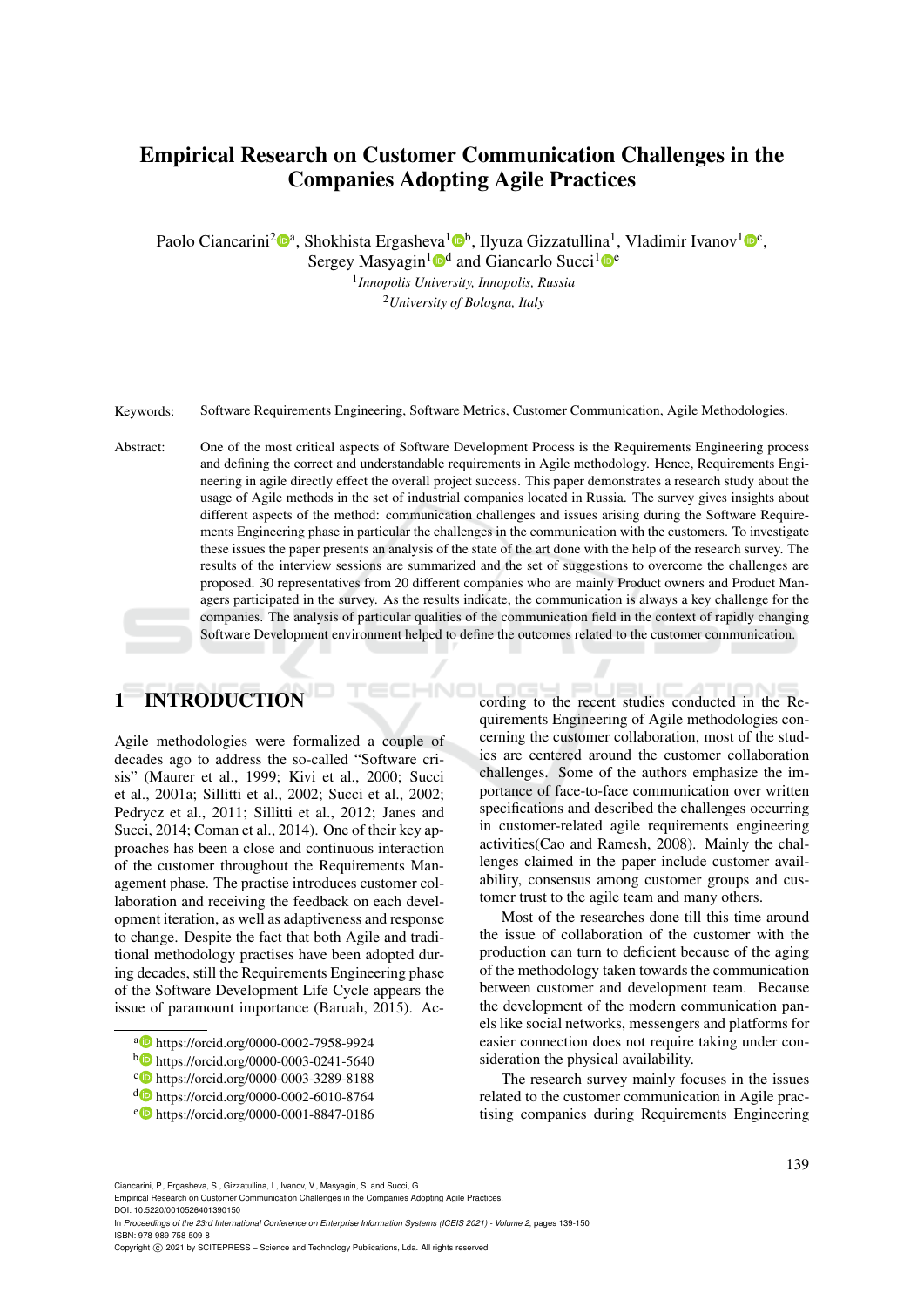process. It includes the definition of the challenges in the customer communication, gives suggestions to overcome and minimize the issues.

The paper starts with the discussion of the related works done in section 2, which includes contributions done in the area of Requirements Engineering and collaboration of customer with the development team. Following, section 3 illustrates the methodology underlying this paper, research experiments, interview process and evaluation details. All the results and analysis concerning the conducted interviews, derived challenges in the area and suggested solutions to the stated issues were explained in details in section 4. Finally the section 5 discusses the validity and threats of this study, concludes the results and gives directions for future research in section 6.

### 2 RELATED WORK

In the science of domain dozens of publications have described the activities to be conducted in the Requirements Engineering process which requires the customer collaboration. According to the research paper Paetsh at al. (2003), agile methodology adopting practise includes conduction of the following main activities during the Requirements Engineering process (Paetsch et al., 2003):

- 1. Requirements Elicitation requirements which can be derived in the form of interviews, use cases, user scenarios, observation and social analysis, focus groups, prototyping of the software.
- 2. Requirements Analysis the main techniques for analysis can be Joint Application Development (JAD), requirements prioritization and modeling.
- 3. Documentation baseline for evaluating the subsequent product and process.
- 4. Requirements Validation requirements review, requirements testing and validating the requirements whether they are acceptable for the system to be implemented.
- 5. Requirements Management concerns with the change and version control, requirements tracing and requirements status tracking.

Whereas (Abdullah et al., 2011) identifies three major activities of requirements engineering in the context of user stories exploitation: gathering, clarifying, and evolving a story card . Each of these activities involves active collaboration with customers. Bjarnason et al. (2011) also highlighted the core Requirements engineering process activities performed in collaboration with the active customers (or their representatives) (Bjarnason et al., 2011) in particular (1) One Continuous Scope Flow where the product backlog prioritization and update for both business and development site is performed, (2) Crossfunctional Development Teams where customer is included in the requirements definition, implementation and testing phases, (3) Integrated Requirements Engineering, where both requirements definition and documentation is done simultaneously with design and development phase, (4) Gradual and Iterative Detailing of requirements refinement process, (5) documentation of requirements in the form of User stories and Acceptance Criteria.

Another research Korkala et al. (2006) describes the importance of the effective communication and feedback in agile development and investigation of customer-developer communication. As the authors conclude, the main challenge is in the selection of communication channel. The less informative communication channels give higher defect rate. As a result, paper suggests agile teams to pay much attention on the means of communication they select in order to understand client needs in a proper way..

There are also several Systematic Literature Reviews investigating the challenges of the Requirements Engineering process in Agile. One of that SLR's was held by Irum Inayat et al. (2015) (Inayat et al., 2015).The paper describes some particular challenges traditional compared to agile methodology practise during Requirements Engineering process. Traditional methodology challenges in the RE process were mentioned as communication gaps, over-scoping, requirements validation, requirements documentation, rare customer involvement. However, agile RE process challenges were also addressed in the paper include - customer availability, customer inability and agreement, contractual limitations and requirements volatility, requirements change and change evaluation, and the associated prediction of quality and productivity (Marino and Succi, 1989; Valerio et al., 1997; Vernazza et al., 2000; Musílek et al., 2002; Sillitti et al., 2004; Clark et al., 2004; Scotto et al., 2004; Pedrycz and Succi, 2005; Ronchetti et al., 2006; Scotto et al., 2006; Moser et al., 2008a; Moser et al., 2008b; Pedrycz et al., 2012).

Another SLR Schon et al. (2017) (Schn et al., 2017) reviews the papers concentrated on the stakeholder and user involvement. The authors highlight the several activities to involve customers to participate in agile requirements engineering processes where The combination of XP with co-design session(Bellucci et al., 2015),Qualitative/Quantitative Customer-driven Development (QCD) (Olsson and Bosch, 2015), to organize the additional roles in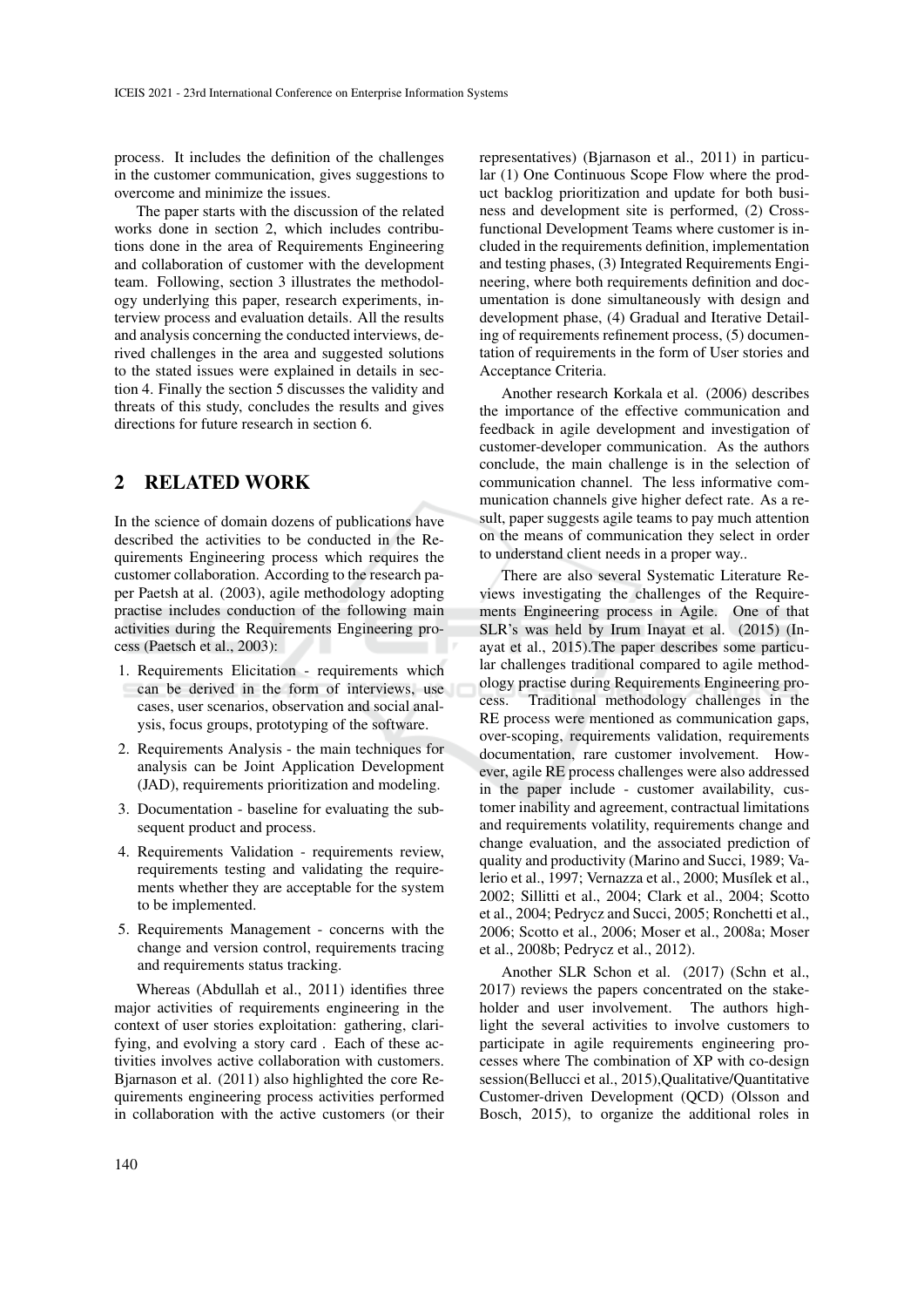agile development such as business users, Agile-UCD specialist (AUS) who use usability-patternbased requirement-analysis method (Dragicevic et al., 2014), and Agile Software Development (ASD) with Participatory Design (Liskin et al., 2014).

(Sillitti et al., 2005) mention problems related to customer's uncertainty in requirements engineering in ASD (Agile Software development) which shows more significant results compare to document driven Software Development. The problems listed in the papers are Cognitive limits of the memory-attention-understanding, Lack of information-knowledge, Problems of the communication-language-communication channels, Emotional and relational limits or difficulties and Lack of clarity in business objectives.

(Pikkarainen et al., 2008) dive more into the communication details and divide it into 2 types: internal and external. Where internal communication includes only team members, while the external communication is the communication between the customers and the development team. As the main activities requiring the communication in agile were mentioned iteration planning meetings, iteration reviews, daily meetings,iteration retrospectives and refused formal tools/ media type communications.

Customers are involved in collaboration with development team in the following RE activities: Feasibility study, Requirements Elicitation, Analysis, Validation.

Following customer communication challenges are found in each RE activity:

- 1. Feasibility study right choice of the customer or the customer groups. It influences directly on overall customer collaboration process during further requirements engineering activities resulting in not so well-defined requirements elicitation, prioritization and validation.
- 2. Requirements Elicitation the important factor is means of communication used.
- 3. Requirements Analysis prioritization of requirements.
- 4. Requirements Validation presence of the customer and his involvement into QA process (sprint review).
- 5. Requirements Management analysis, prioritization, validation of the requirements.

According to most of the research publications, Requirements-Driven customer collaboration is one of the central ideas behind RE activities in agile. Furthermore, there is a big need in further investigation of case studies of the customer communication problem in agile requirements engineering due to the lack of such researches and not enough qualitative data.

## 3 METHODOLOGY

This section describes the methodology that was chosen for the research study starting from the questions generated till the results revealing process.

#### 3.1 Rationale

The review of the literature showed what kind of customer communication challenges in agile requirements engineering activities exist and require solutions.

Objective behind conducting this experimental survey can be stated as exploratory and explanatory purposes as described below:

- *Exploratory purpose activities:* to reveal existing communication problems in Requirements Engineering processes within Agile methodology, Scrum, modified Scrum and an exploitation of agile practices with no definite methodology, highlight the existing procedure, find correlation between agile in theory and in practice, explore new hypotheses for further research.
- *Explanatory purpose activities:* to build a framework and a language based pattern on the collected data, issues and root causes of the issues during the process, emphasize the most commonly repeatable activities. To figure out usual algorithm of events.

## 3.2 Research Questions

To proceed with the research study we defined the essential questions need to be answered. The research questions are the followings:

- What communication challenges occur between customers and development team in the context of agile requirements engineering?
- How communication challenges revealed in RQ1 are being solved in the context of investigated companies?

To answer these aspects the questionnaire with the set of questions devised according to the best practises in the field. It was submitted to the 40 senior IT specialists (managers, CTOs, CEOs) of the companies. The companies considered in the research survey are located in Russia, in particular Kazan, Innopolis and Moscow.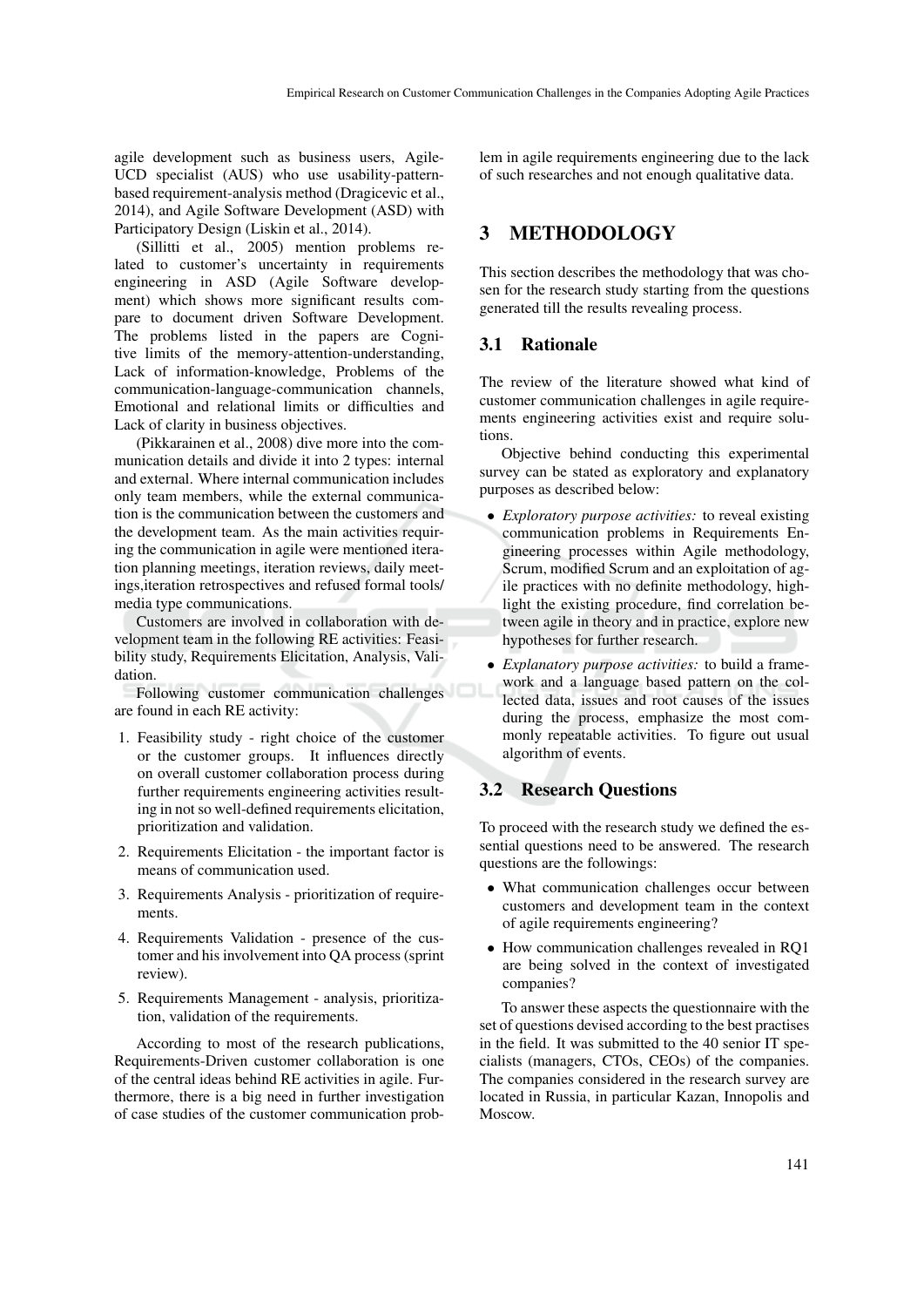As the first degree contact in the interviews it was used a semi-structured interview model according to (Lethbridge et al., 2005) . Moreover, in comparison to the structures interview sessions where it is suggested strictly follow the pre-written script, a semi-structured interview session seems more natural. Furthermore, it is more applicable when the interview session is organized by the researcher himself.

This method is considered as one of the most flexible ones because it is impossible to predict interview process and having some freedom during the process allows interviewer to adapt according to the interviewed person and find out more relevant information generating natural environment during the interview session (Myers and Newman, 2007).

The scientific validity of the research depend on the the minimum of the biased results during the data collection process. Therefore, in order to decrease the level of biased data during the interview sessions, we tried not to interrupt the interviews. Based on the first interview session outcomes the final version of the questionnaire was formed.

#### 3.3 Experiment Design and Planning

As the base plan for this research experiment was chosen the plan suggested by (Robson, 2002). This research experiment can be considered as a single-case study with multiple units of analysis. Single case customer communication challenges within agile RE. Multiple units of analysis - multiple people from multiple companies.

During the research we have studied the Software development teams in the Information Systems and Technologies related companies. Closely worked with the experienced IT experts in the companies such as POs, PMs, team members performing the role of a customer representative, team members directly communicating to a customer. The study is single case with multiple units of study designs according to (K Yin, 2003) investigating different teams in different companies (different units of analysis) in one context.

The collection of the data from the companies under consideration was done with the help of direct methods:

- Interviews, informal personal communication,
- Questionnaires and informal Q&A (question and answer) sessions.

Selection Strategy and Criteria. The selection of the data needed for the research was collected from Russian IT companies located in mostly in Innopolis, a high-tech city in Russia, Kazan and Moscow. The size of the industrial companies considered can be separated into a few large companies and majority of small companies. The exact distribution of the companies can be separated into:

- Large at about half of the companies can be considered as large (more than 250 employees)
- Small quarter of the companies in the survey (10-49)
- Medium the rest of the companies can be considered as medium (50-249) and micro-sized ( $\lt$ 10).

In the selection criteria for the company representatives we have chosen a requirement that the representative should be wither PO or PM or performing the role of a customer representative or directly communicating with the customer. The team is required to adopting the agile methodology practises or practising Scrum or modified Scrum.

Despite the fact that the respondents had different scopes of the projects (see Figure 1), products, nevertheless all of them relate to the production of software.

 $(Runeson and Höst, 2009)$  proposed a checklist for the validation of the case studies. Based on this checklist questionnaire for interviewing and interview planning was made in 2 iterations. It was applied for the analysis of the state of the research before the overall interviewing phase. It helped to reveal existing weak points and modify the interview questions in case of necessity. **ICATIONS** 

### 3.4 Interview Process

The 30 interviews with the representatives of the companies were conducted during 6 weeks period each taking on average 20 minutes. Interviews were faceto-face offline or online using Skype video call depending on the accessibility of the respondents to the authors. All the interviews were recorded on a voice recorder with the permission of the respondents. In order to establish comfortable atmosphere that could let respondents go beyond the question borders and give unique phenomenon in the area, it was decided not to take notes directly during the interview. The notes were taken after the interview based on the record. The very first interview was conducted as a test interview, checking applicability of the questionnaire to the process and relevance of the questions and the test interview is not included in the results of the survey. As a result of the test interview, a few updates were made on the questionnaire and before its final form.

Interview transcripts were analysed based on the Google voice-to-text extension and pattern coding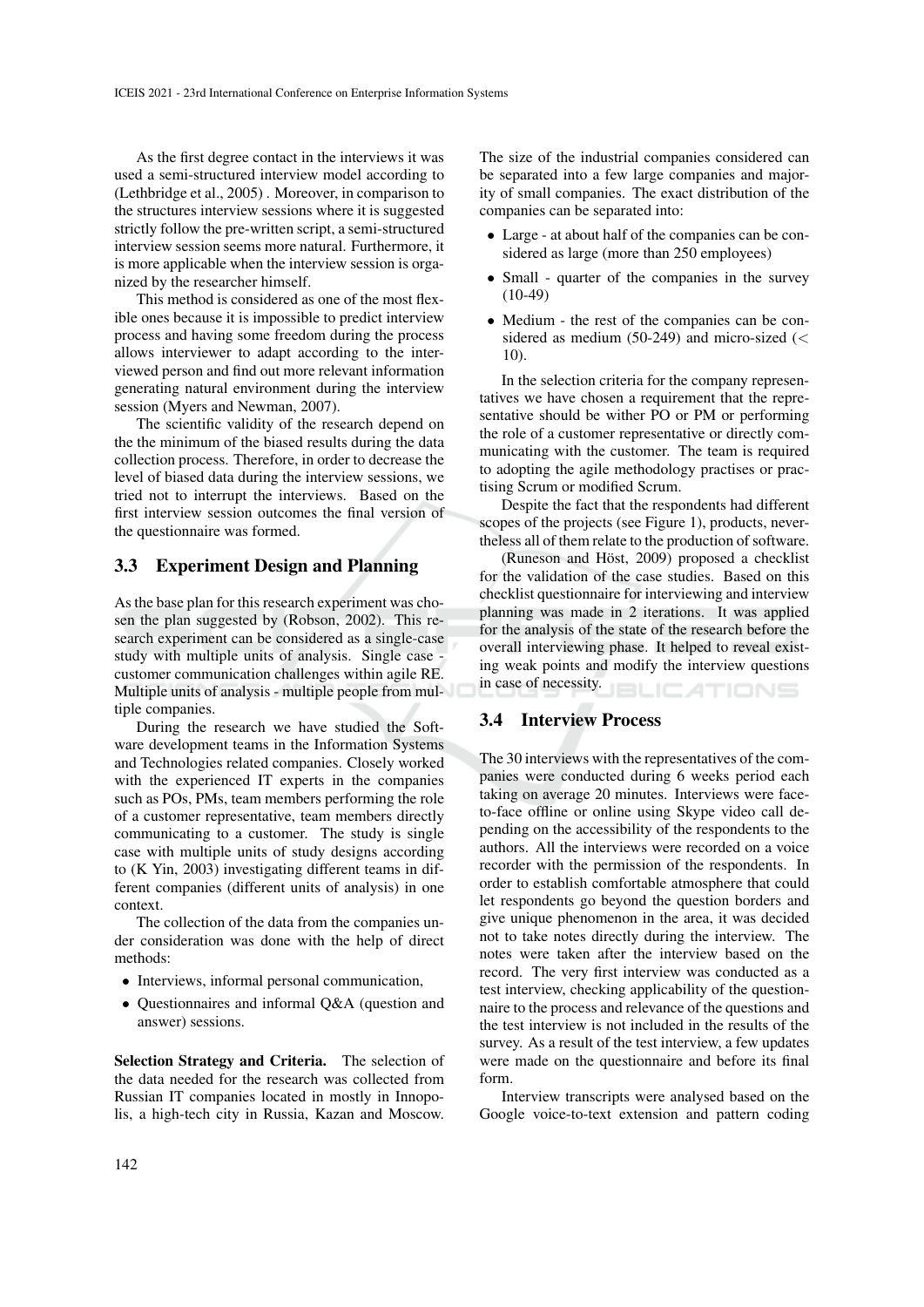| ID              | <b>Product Type</b>                                                                      | <b>Industry Sector</b>                |  |
|-----------------|------------------------------------------------------------------------------------------|---------------------------------------|--|
| R1              | Inner bank product for the bank employees                                                | <b>Communication System</b>           |  |
| R <sub>2</sub>  | Internal technological platform for the product teams of the com-<br>pany                | <b>Communication System</b>           |  |
| R <sub>3</sub>  | Virtual analytics                                                                        | AI, Machine Learning                  |  |
| R <sub>4</sub>  | Music streaming platform                                                                 | Search engine                         |  |
| R <sub>5</sub>  | Marketplace                                                                              | Retail                                |  |
| R <sub>6</sub>  | Product for inner use in the group of companies                                          | <b>Communication System</b>           |  |
| R7              | Product for the inner use of the employees to control and manage<br>customer accounts    | Management System                     |  |
| R8              | Checks scanning application                                                              |                                       |  |
| R <sup>9</sup>  | Robots for houses/apartments construction                                                | Robotics                              |  |
| R10             | Online cashbox                                                                           | Trading                               |  |
| R11             | Inner bank product for the bank employees                                                | <b>Banking</b>                        |  |
| R12             | Mobile games                                                                             | Gaming                                |  |
| R13             | Bank software for legal entities, retail paying system for Individuals                   | <b>Banking</b>                        |  |
| R <sub>14</sub> | Platform for the work of distributed teams, AI agents                                    | <b>Banking</b>                        |  |
| R15             | Saas product to work with geo-data                                                       | Geo-information system                |  |
| R <sub>16</sub> | Cloud geo-information system                                                             | Geo-information system                |  |
| R17             | Platform for the ministry of ecology to reveal violations in the nature                  | Geo-information system                |  |
| R <sub>18</sub> | Inner digital platform for bank                                                          | <b>Communication System</b>           |  |
| R <sub>19</sub> | Robots                                                                                   | <b>Robotics</b>                       |  |
| R <sub>20</sub> | Software products delivery<br>JN IC                                                      | Service <b>All Contracts</b><br>TN 19 |  |
| R21             | Inner bank product for the bank employees                                                | Communication System                  |  |
| R <sub>22</sub> | Contact center (operator assistant app)                                                  | Management System                     |  |
| R <sub>23</sub> | Digital solutions for airlines                                                           | Management System                     |  |
| R <sub>24</sub> | Platform for HRs to make office corporate bonuses customizable<br>and motivate employees | Management System                     |  |
| R <sub>25</sub> | B <sub>2</sub> B platform for the fish retail                                            | Retail                                |  |
| R <sub>26</sub> | Portal for the communication with the company partners                                   | <b>Communication System</b>           |  |
| R <sub>27</sub> | Dispatching system for autonomous vehicles                                               | Robotics, AI & Machine Learning       |  |
| <b>R28</b>      | Voice recognition, artificial intelligence                                               | AI & Machine Learning                 |  |
| R <sub>29</sub> | Chatbots                                                                                 | AI                                    |  |
| <b>R30</b>      | Autonomous computer vision traffic analysis system                                       | AI, Machine Learning                  |  |

Table 1: Scope of the Respondents Work Projects (Products).

with the help of manual notes of the Interviewee. The challenges encountered in the process of pattern coding as a final step of the qualitative analysis is described in Section 4.1.

## 3.5 Questionnaire Construction

In the challenging process of creation of an effective survey, the way how the questions are defined, organized and put in the context can influence the results of the survey significantly. To address these limitations we followed the rules suggested in the literature (Basili, 1992; Basili et al., 1994; Bond and Fox, 2013;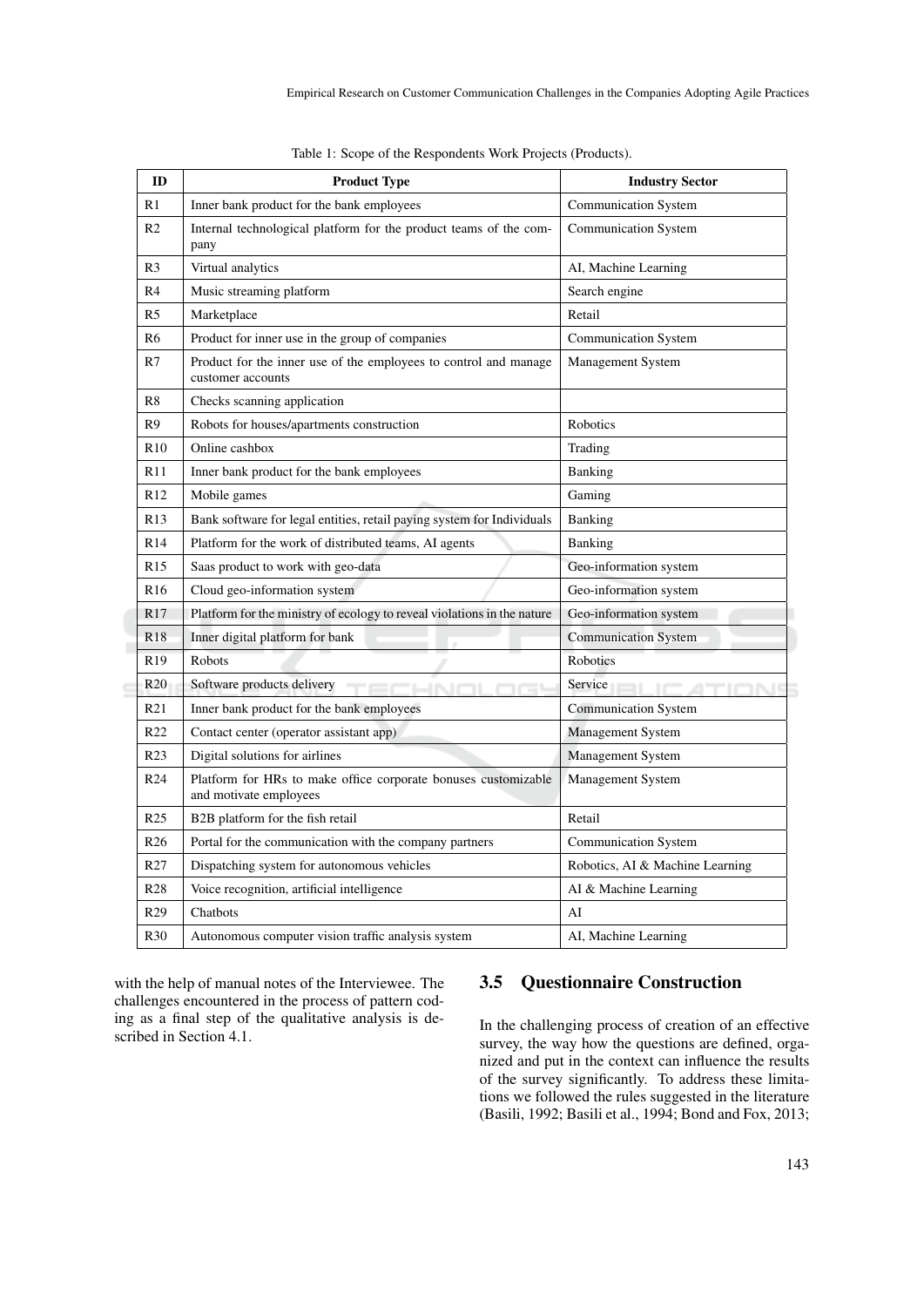Vannette and Krosnick, 2014; Krosnick and Presser, 2010; Lietz, 2008; Thayer-Hart et al., 2010). Besides,the usage the approach helped us to avoid redundancy and replication and leading questions during the interview sessions. In particular, we put a significant attention in preventing biases in the responses and confirmation, based on the approach described in (Furnham, 1986; Podsakoff et al., 2003).

The first part of the questionnaire contains background questions to know the environment of the case that is studied - to get the information about the respondents and the company. This part of the questionnaire is mainly consists of the single-choice questions because such background research requires direct and unambiguous answers. However, "Product scope" questions require plain text answers. As far as the respondents work on a different and variety numbers of the products that requires more information and particular details.

The second part of the questionnaire consists of several questions about the way they organize the customer collaboration and about the agile RE activities . There are also single-choice questions with the implementation of Likert-Type Scale answer choice.

And, finally, the Third part consists of general free-from questions to find out about the challenges encountered during the work and the way customers handle the problems.

#### 3.6 Research Validity

As in any survey, there are threats in our survey to the external validity. The main question lies on the degree of our representatives responsiveness. To address this thread and increase the external validity of our findings, we followed the best practices suggested in the literature (Szolnoki and Hoffmann, 2013; Khazaal et al., 2014; Maalej et al., 2014).

TECHN(

To provide an overall validation framework for the research, we used the 4 design tests by (Yin, 2009). Results of the application of the design tests are shown in the Table 2.

## 4 RESULTS

In the scope of the research study, we contacted 40 Product Owners and Product Managers from 30 companies adopting Agile methodology practises. Out of overall 40 contacted representatives only 30 of them responded from 20 different firms.

The distribution of the company representatives roles involved in the research study can be described as following: 17 of the representatives are Product

Owners (PO), 10 - Product Managers (PM), 2 - CTOs and 1 - CEO (see in Fig. 1). 2 CTOs and 1 CEO represent 3 Startups in the starting phase and/or transitioning to another business model. The limitation according to these companies is that the roles of PO/PM are not specifically established for the employee because of the limited number of employees in the team.



Figure 1: Distribution of the roles.

There were generated a particular situation during the investigation of the case. As far as most of the teams are small-sized that fully seizes agile concept of the team. 24 representatives of the survey participants mentioned their team size from 1-10 people, whereas 3 of them stated their team size 10-20 and only 3 of them has team with size of 20 and more (See Figure 2) One of the most influencing data for the result was the information derived from the company representatives who were in the Chef positions, had more than 20 team members and several teams at the same time. We considered all the subordinates of their branch as a single unified team.



Figure 2: Distribution of the size of the teams.

Project teams are transformed into product teams due to adoption of agile practices (see Figure 3).

As it was defined from the research, Scrum is the methodology adopted by the majority of our respondents. Besides, there are may studies related to the effective Scrum teams such as (Matharu et al., 2015). Despite the fact that the number of our representatives from the companies consisted 30, while their number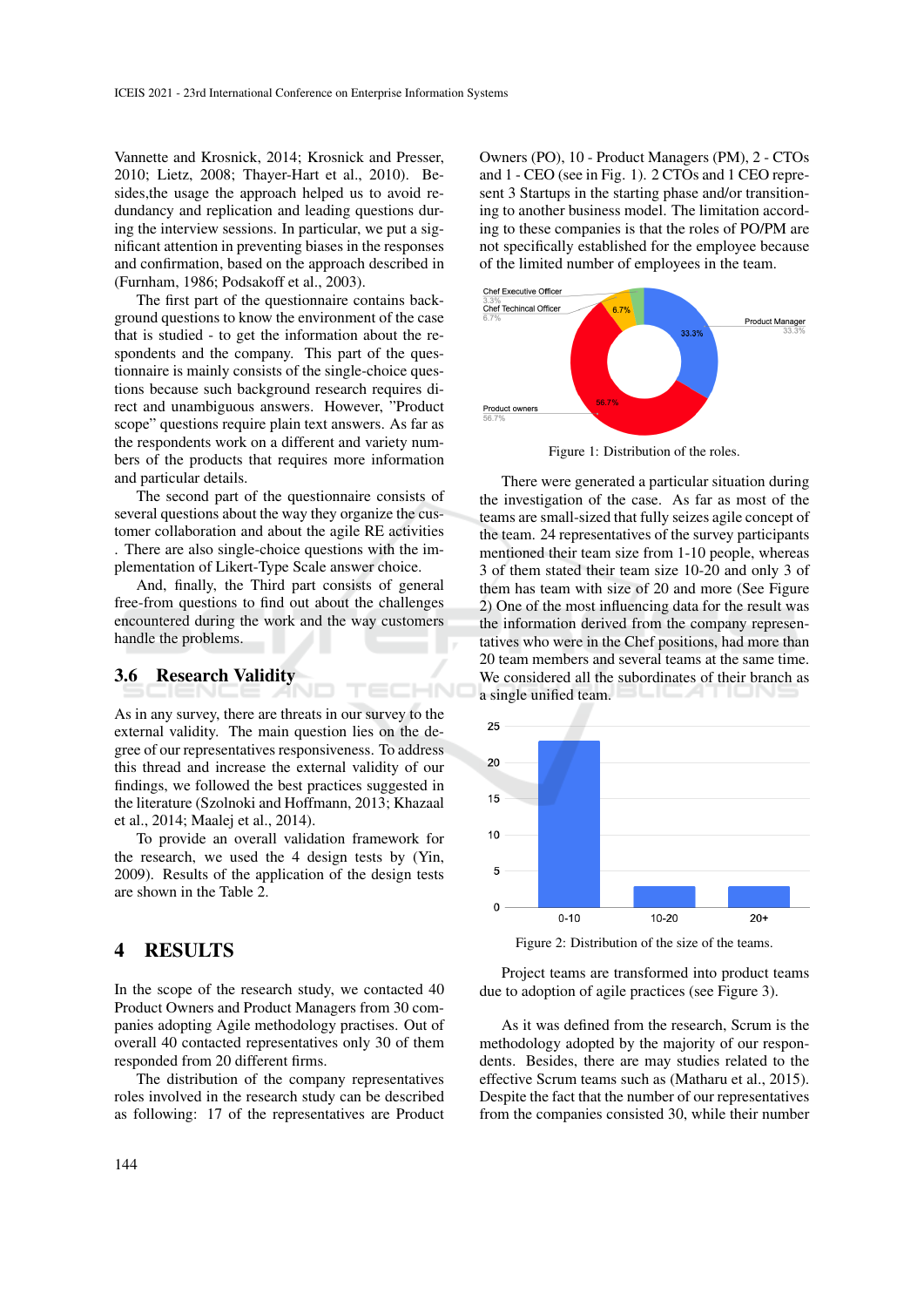| <b>Tests</b>         | Case study tactic                                       | <b>Phase of research in which</b><br>tactic occurs | Application to the current<br>research |
|----------------------|---------------------------------------------------------|----------------------------------------------------|----------------------------------------|
| Construct            | Use multiple sources of evidence                        | Data collection                                    | Applied                                |
| validity             | Establish chain of evidence                             | Data collection                                    | Applied                                |
|                      | Have key informants review draft case study re-<br>port | Composition                                        | Applied                                |
| Internal             | Do pattern-matching                                     | Data analysis                                      | Applied                                |
| validity             | Do explanation building                                 | Data analysis                                      | Applied                                |
|                      | Do time-series analysis                                 | Data analysis                                      | To be done in future re-<br>searches   |
| External<br>validity | Use replication logic in multiple case studies          | Research design                                    | Not Applied                            |
|                      | Reliability Use case study protocol                     | Data collection                                    | Applied                                |
|                      | Develop case study database                             | Data collection                                    | Applied                                |

Table 2: Case study tactics for 4 design tests.



of methodologies adopted exceeded their number. So we can claim that every company can adopt and implement more than one methodology into their system (see Figure 4). According to their results we can summarize their methodologies used in the Table 3



Figure 4: Distribution of the Agile methodologies used in the respondents team.

According to the practises of the interviewees the

Figure 5: PO/PMs direct communication with the customer.

Although the major part of the communication with the customer is conducted by the Product Owners, Project Managers, it is inevitable that the development team also needs direct involvement of customers to understand the customer needs fully. Direct involvement of the customer during the Requirements Engineering phase provides the transparency and improve the understanding of the requirements. However, the direct involvement of the customer in the process is not popular practise among the participants of our survey as it can be seen from the Figure 6.

Although the face-to-face and live communication with the customer during the RE process is the most efficient way, nevertheless there are also possibilities to interact with the customer such as internet and online meeting. Almost all of the participants of our survey mentioned the face-to-face communication one of the ways when there is the least distortion of informa-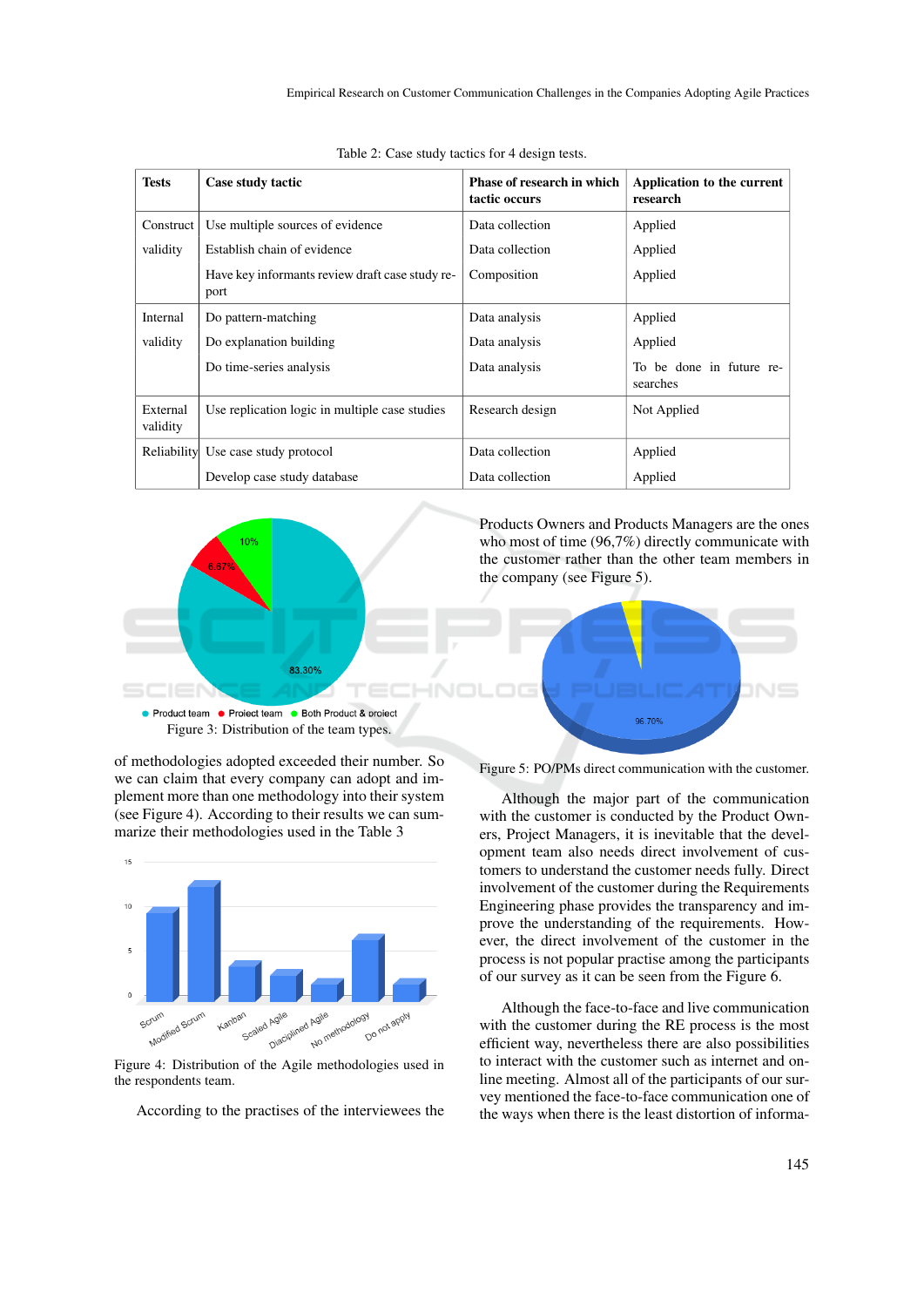| <b>Scrum</b>                                                     |    |
|------------------------------------------------------------------|----|
| Modified Scrum                                                   | 13 |
| Kanban                                                           |    |
| No particular methodology but the combination of agile practices |    |
| Scaled Agile                                                     |    |
| Disciplined Agile (DAD)                                          |    |
| Do not apply any methodology                                     |    |

Table 3: Number of used methodologies per representative.



Figure 6: Customer collaboration with the development team during the requirements engineering phase.

tion. The Figure 7 shows the number of participants who uses the communication methods for teams collaboration with the customers during the RE process.



Figure 7: Communication Channels Distribution.

The interview revealed also the controversial points where the communication of the team with the customer can be discouraged in some particular cases such as:

- 1. Situation 1
	- It is better to isolate business customers from internal development processes, especially when customers do not have technical background. Product Owner is the only one person in a team who communicates to the cus-

tomer in this case.

- In this case, the customers needs to communicate closely to the team and participate in all the activities.
- 2. Situation 2
	- POs, PMs should have technical background in order to communicate effectively with the team and be able to form requirements efficiently.
	- If POs, PMs do not have technical background, in this case, they need to get an expertise from the developers to form adequate requirements.

#### 4.1 Challenges

In the result of the research survey, there were derived many challenges coming out of the customer collaboration specifically during the Requirements Engineering process in the project. The challenges mentioned by the participants of the interview sessions include much more details. Nonetheless, they were incorporated into the general groups according to their categories of the problem (see Table 4 )

#### 4.2 Solutions Suggested

Experience of the challenges in the communication with the customer lead to defining some solutions to these challenges from the participants. This subsection includes the suggested solutions for the challenges encountered by the participants of the survey. Most of the suggested solutions the representatives were trying to implement into the project. The suggested solutions for the PM/PO and managers include the followings:

1. PO/PM can write down the best practices for the developers, so that they will be ready for the customer collaboration with the help of special customer collaboration training so both of them could form proper requirements.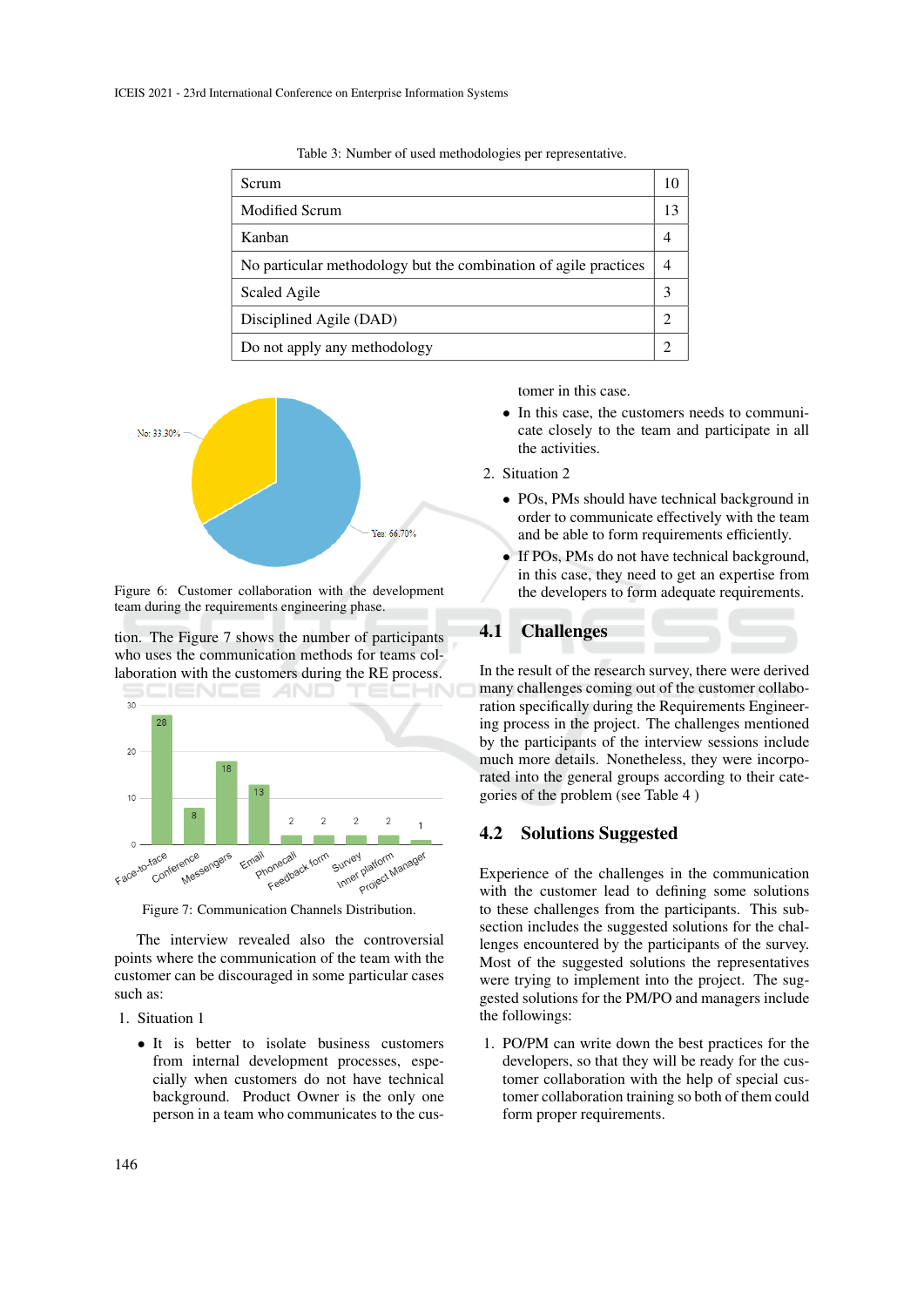| #               | <b>Description of the challenges</b>                                                                               |
|-----------------|--------------------------------------------------------------------------------------------------------------------|
| $\mathbf{1}$    | Excessive expertise of the developers, PO/PM. They need to simplify the language they speak to make cus-           |
|                 | tomers understand what they explain.                                                                               |
| 2               | Developers are separated from requirements engineering. That is why they are far from understanding of the         |
|                 | user needs.                                                                                                        |
| 3               | Customers do not agree on product vision. Different interpretation of the same things, different design view       |
|                 | (UX and scenarios). Customers insists on their literally non-correct view. As an example, customers think that     |
|                 | developers are just code writers and do not have product vision. But, in fact, developers are experts in product.  |
| $\overline{4}$  | Development team do not want to be aware of business part. Customers do not want to collaborate with a team.       |
| 5               | Big number of users to be analyzed in order to form hypotheses for customers.                                      |
| 6               | Customers are pressed by PO/PM's and developers' suggestions and refused from what they wanted. As a               |
|                 | result, end-product differs from their expectations.                                                               |
| 7               | Customers are not flexible and require deadlines. They are often not available, team creates features as it thinks |
|                 | that is correct. Customers do not want to go to demos, meetings, get in touch with a team randomly, when it's      |
|                 | convenient for them. Customers do minimum what team asks from them. (E.g., they were asked to perform              |
|                 | user testing, they tested only 1 person).                                                                          |
| 8               | Project (product) requirements approval takes a long time, company jurists approve everything very slowly.         |
|                 | When customers are big organizations with a lot of departments, solutions are taken on several steps and often     |
|                 | time-prolonged.                                                                                                    |
| 9               | Lack of common information model for requirements related activities. Need in establishing one universal           |
|                 | communication/process standard.                                                                                    |
| 10              | After customers ex-representative is fired, it takes quite a long for new representative to understand previously  |
|                 | elicited requirements.                                                                                             |
| $\overline{11}$ | Customer reproaches PO/PM for ex-PO/PM mistakes.                                                                   |
| 12              | Too big number of customers that leads to too diverse and controversial requirements. Customers think every-       |
|                 | thing is easy to implement so they form not adequate requirements. Customers are not relevant even with the        |
|                 | non-technical scope of the software under development.                                                             |
| 13              | Developed requirements differ from product to test. Testability of the requirements is not provided in advance.    |

Table 4: Challenges encountered during RE process in collaboration with the customer.

- 2. PO/PM can involve the developers in Requirements Engineering process to get common understanding of what the customer wants (applicable for the case when only PO/PM is responsible for working with the requirements).
- 3. To try to find consensus with customer in case of different product/feature vision. Suggest alternatives. Use the facts to encourage the customer to come to a compromise.
- 4. To make more universal feedback form with checkbooks, automated visualization, in case of more than one customer is involved.
- 5. To isolate customers from technical specification, terms and notation and ask more business related questions to form the requirements.
- 6. To explain everything in the language of customers involving analysts into the activity.
- 7. To generate the proper planning for the customer meetings. In case of the long project approval sessions, together with developers to find the extreme cases, possible mistakes and failures. And then with the ready solutions set collaborate with the customer.
- 8. To have more communication with the end users and get more information about the expectations from the system.
- 9. To rearrange the Requirements Engineering process, in case current one did not work.
- 10. To introduce step-by-step Requirements Engineering activities suggested by Agile methodologies. Besides, to work with the customers continuously to introduce and experience Agile practises to the customer.
- 11. To develop personal patience, building emotional stability during the communication with the customer.

## 5 CONCLUSIONS

Requirements engineering in agile takes its most efficient form comparing to traditional development. According to communication channels efficiency model suggested by Alistair Cockburn, 2 most efficient and rich channels are considered such as face-to-face communication with and without whiteboard (Cockburn, 2002). That is why all important moments in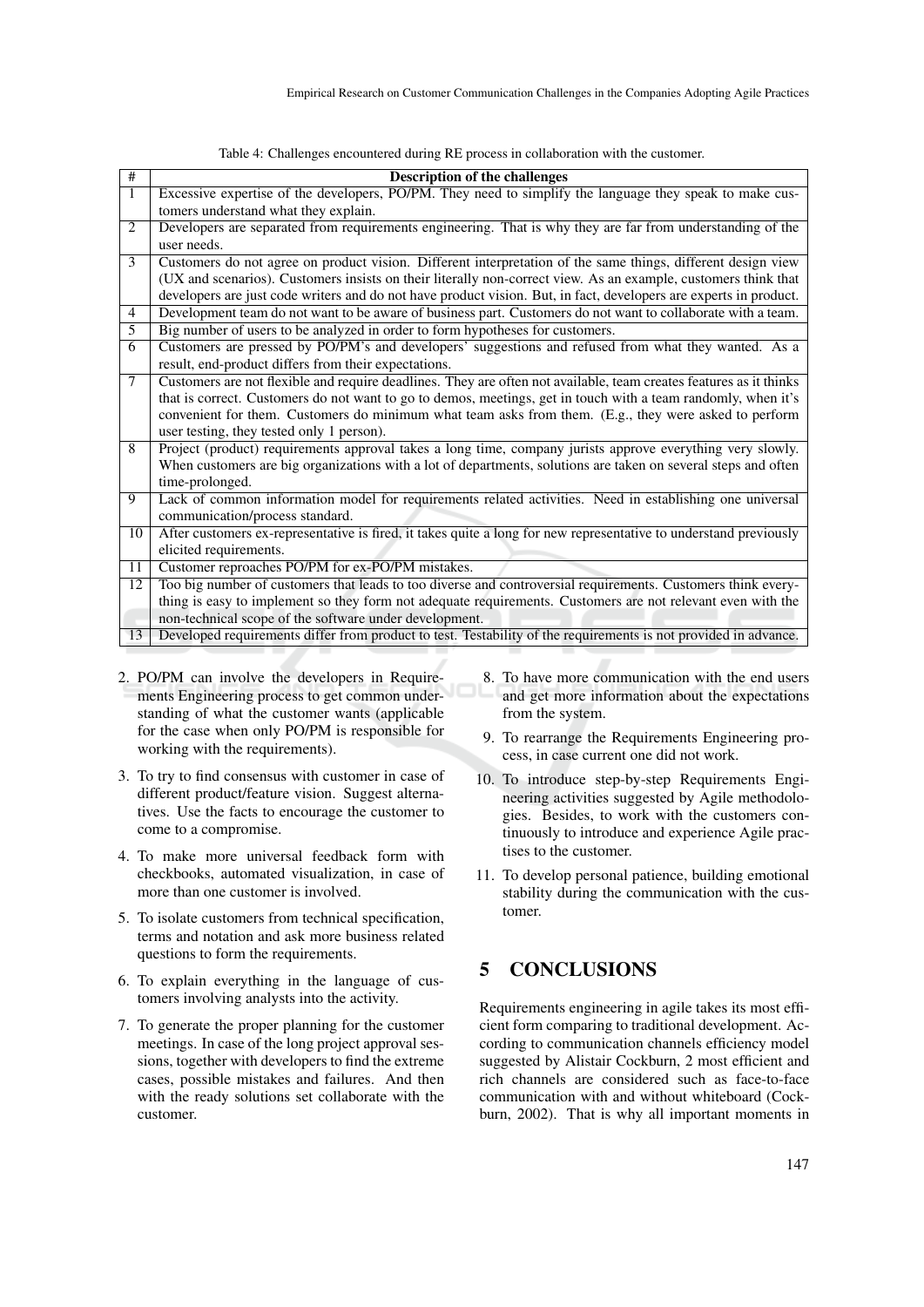the Requirements engineering process should be discussed directly with the customer as it is implied in Agile. The paper reviewed the existing literature and work done in this area, proposed a methodology to organize and conduct an interview session, and discussed the results of the interviews.

According to our survey which was done in the context of identifying the Requirements Engineering process challenges with the customer communication in Agile practises adopting companies any problems were defined. The survey involved participants from the different complexity and different size companies which are located in three cities of Russian Federation - Innopolis, Kazan and Moscow. The participants are PO, PM, CTO, CEOs of the companies under consideration. 30 representatives of the 20 companies work in several teams with different sized teams and methodologies applied in the company. The survey derived many challenges which can be encountered during the Requirements Engineering process and solutions for the PM/PO's to ease and minimize the issues with the customer collaboration during RE process.

The main constraint in the survey was that the company representatives rarely share their internal problem publicly. They share their best practices as well as bad experiences which they managed to turn into success or consider as a good lesson. Very few of the companies can share the current situation and problems. This, as a rule, has a form of insider information. The conducted research allowed us to analyze particular qualities of the communication field in the context of rapidly changing Software Development environment. There is a need in further work on formation of the communication patterns from described challenges and solutions in the field of RE. Moreover, it would be also extremely important and interesting to consider the case of Open Source development processes (Succi et al., 2001b; Kovács et al., 2004; Paulson et al., 2004; Rossi et al., 2010; Petrinja et al., 2010; Fitzgerald et al., 2011; Rossi et al., 2012; Di Bella et al., 2013), which are strictly related to agile methods. Also the mobile market would be very interesting to analyse, given its constant and very fast evolution (Moser et al., 2008a; Corral et al., 2011; Corral et al., 2013; Corral et al., 2014; Corral et al., 2015). Finally, this research has been developed in the context of Russian Software Development companies, and in further research the practitioners form other countries will be also considered.

#### ACKNOWLEDGEMENTS

This research project is carried out under the support of the Russian Science Foundation Grant No 19-19- 00623.

#### REFERENCES

- Abdullah, N. N. B., Honiden, S., Sharp, H., Nuseibeh, B., and Notkin, D. (2011). Communication patterns of agile requirements engineering. pages 1:1–1:4.
- Baruah, N. (2015). Requirement management in agile software environment. *Procedia Computer Science*, 62:81 – 83. Proceedings of the 2015 International Conference on Soft Computing and Software Engineering (SCSE'15).
- Basili, V. R. (1992). Software modeling and measurement: the goal/question/metric paradigm.
- Basili, V. R., Caldiera, G., and Rombach, H. D. (1994). The goal question metric approach. In *Encyclopedia of Software Engineering*. Wiley.
- Bellucci, A., Jacucci, G., Kotkavuori, V., Serim, B., Ahmed, I., and Ylirisku, S. (2015). Extreme co-design: Prototyping with and by the user for appropriation of webconnected tags. In Díaz, P., Pipek, V., Ardito, C., Jensen, C., Aedo, I., and Boden, A., editors, *End-User Development*, pages 109–124, Cham. Springer International Publishing.
- Bjarnason, E., Wnuk, K., and Regnell, B. (2011). A case study on benefits and side-effects of agile practices in large-scale requirements engineering. In *Proceedings of the 1st Workshop on Agile Requirements Engineering*, AREW '11, pages 3:1–3:5, New York, NY, USA. ACM.
- Bond, T. G. and Fox, C. M. (2013). *Applying the Rasch model: Fundamental measurement in the human sciences*. Psychology Press.
- Cao, L. and Ramesh, B. (2008). Agile requirements engineering practices: An empirical study. *IEEE Software*, 25(1):60–67.
- Clark, J., Clarke, C., De Panfilis, S., Granatella, G., Predonzani, P., Sillitti, A., Succi, G., and Vernazza, T. (2004). Selecting components in large cots repositories. *Journal of Systems and Software*, 73(2):323–331.
- Cockburn, A. (2002). *Agile Software Development*. Addison-Wesley Longman Publishing Co., Inc., Boston, MA, USA.
- Coman, I. D., Robillard, P. N., Sillitti, A., and Succi, G. (2014). Cooperation, collaboration and pairprogramming: Field studies on backup behavior. *Journal of Systems and Software*, 91:124–134.
- Corral, L., Georgiev, A. B., Sillitti, A., and Succi, G. (2013). A method for characterizing energy consumption in Android smartphones. In *Green and Sustainable Software (GREENS 2013), 2nd International Workshop on*, pages 38–45. IEEE.
- Corral, L., Georgiev, A. B., Sillitti, A., and Succi, G. (2014). Can execution time describe accurately the energy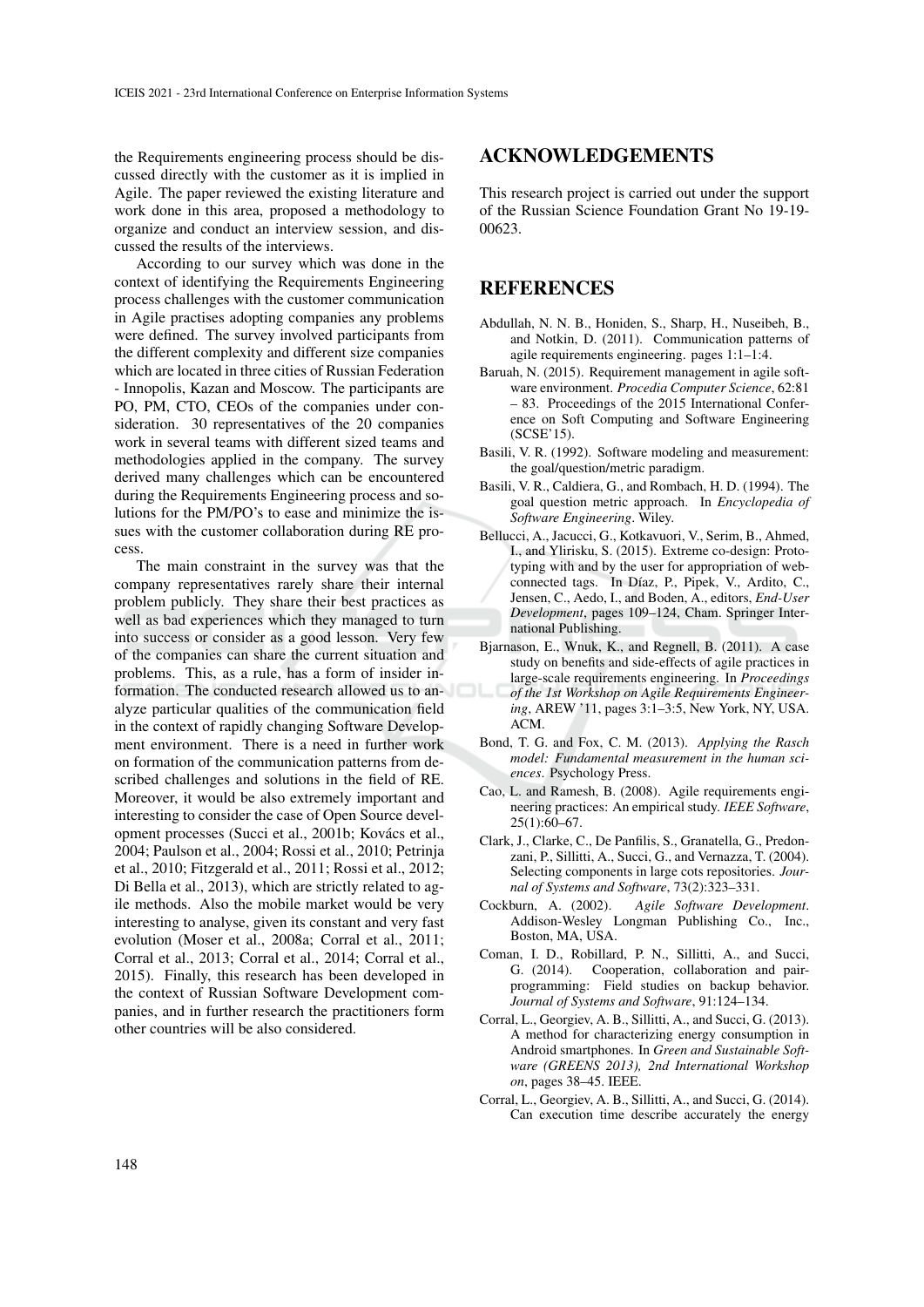consumption of mobile apps? An experiment in Android. In *Proceedings of the 3rd International Workshop on Green and Sustainable Software*, pages 31– 37. ACM.

- Corral, L., Sillitti, A., and Succi, G. (2015). Software Assurance Practices for Mobile Applications. *Computing*, 97(10):1001–1022.
- Corral, L., Sillitti, A., Succi, G., Garibbo, A., and Ramella, P. (2011). Evolution of Mobile Software Development from Platform-Specific to Web-Based Multiplatform Paradigm. In *Proceedings of the 10th SIGPLAN Symposium on New Ideas, New Paradigms, and Reflections on Programming and Software*, Onward! 2011, pages 181–183, New York, NY, USA. ACM.
- Di Bella, E., Sillitti, A., and Succi, G. (2013). A multivariate classification of open source developers. *Information Sciences*, 221:72–83.
- Dragicevic, S., Celar, S., and Novak, L. (2014). Use of method for elicitation, documentation, and validation of software user requirements (medov) in agile software development projects. In *2014 Sixth International Conference on Computational Intelligence, Communication Systems and Networks*, pages 65–70.
- Fitzgerald, B., Kesan, J. P., Russo, B., Shaikh, M., and Succi, G. (2011). *Adopting open source software: A practical guide*. The MIT Press, Cambridge, MA.
- Furnham, A. (1986). Response bias, social desirability and dissimulation. *Personality and individual differences*, 7(3):385–400.
- Inayat, I., Salim, S. S., Marczak, S., Daneva, M., and Shamshirband, S. (2015). A systematic literature review on agile requirements engineering practices and challenges. *Comput. Hum. Behav.*, 51(PB):915–929.
- Janes, A. and Succi, G. (2014). *Lean Software Development in Action*. Springer, Heidelberg, Germany.
- K Yin, R. (2003). *A Review of Case Study Research: Design and Methods*, volume 5, page 219.
- Khazaal, Y., van Singer, M., Chatton, A., Achab, S., Zullino, D., Rothen, S., Khan, R., Billieux, J., and Thorens, G. (2014). Does self-selection affect samples'representativeness in online surveys? an investigation in online video game research. *Journal of Medical Internet Research*, 16(7):e164.
- Kivi, J., Haydon, D., Hayes, J., Schneider, R., and Succi, G. (2000). Extreme programming: a university team design experience. In *2000 Canadian Conference on Electrical and Computer Engineering. Conference Proceedings. Navigating to a New Era (Cat. No.00TH8492)*, volume 2, pages 816–820 vol.2.
- Kovács, G. L., Drozdik, S., Zuliani, P., and Succi, G. (2004). Open Source Software for the Public Administration. In *Proceedings of the 6th International Workshop on Computer Science and Information Technologies*.
- Krosnick, J. A. and Presser, S. (2010). Question and questionnaire design. *Handbook of survey research*,  $2:263 - 314.$
- Lethbridge, T. C., Sim, S. E., and Singer, J. (2005). Studying software engineers: Data collection techniques for

software field studies. *Empirical Software Engineering*, 10:311–341.

- Lietz, P. (2008). *Questionnaire design in attitude and opinion research: Current state of an art*. Citeseer.
- Liskin, O., Schneider, K., Fagerholm, F., and Münch, J. (2014). Understanding the role of requirements artifacts in kanban. In *Proceedings of the 7th International Workshop on Cooperative and Human Aspects of Software Engineering*, CHASE 2014, pages 56–63, New York, NY, USA. ACM.
- Maalej, W., Tiarks, R., Roehm, T., and Koschke, R. (2014). On the comprehension of program comprehension. *ACM Trans. Softw. Eng. Methodol.*, 23(4):31:1–31:37.
- Marino, G. and Succi, G. (1989). Data Structures for Parallel Execution of Functional Languages. In *Proceedings of the Parallel Architectures and Languages Europe, Volume II: Parallel Languages*, PARLE '89, pages 346–356. Springer-Verlag.
- Matharu, G. S., Mishra, A., Singh, H., and Upadhyay, P. (2015). Empirical study of agile software development methodologies: A comparative analysis. *SIG-SOFT Softw. Eng. Notes*, 40(1):1–6.
- Maurer, F., Succi, G., Holz, H., Kötting, B., Goldmann, S., and Dellen, B. (1999). Software Process Support over the Internet. In *Proceedings of the 21st International Conference on Software Engineering*, ICSE '99, pages 642–645. ACM.
- Moser, R., Pedrycz, W., and Succi, G. (2008a). A Comparative Analysis of the Efficiency of Change Metrics and Static Code Attributes for Defect Prediction. In *Proceedings of the 30th International Conference on Software Engineering*, ICSE 2008, pages 181–190. ACM.
- Moser, R., Pedrycz, W., and Succi, G. (2008b). Analysis of the reliability of a subset of change metrics for defect prediction. In *Proceedings of the Second ACM-IEEE International Symposium on Empirical Software Engineering and Measurement*, ESEM '08, pages 309– 311. ACM.
- Musílek, P., Pedrycz, W., Sun, N., and Succi, G. (2002). On the Sensitivity of COCOMO II Software Cost Estimation Model. In *Proceedings of the 8th International Symposium on Software Metrics*, METRICS '02, pages 13–20. IEEE Computer Society.
- Myers, M. D. and Newman, M. (2007). The qualitative interview in is research: Examining the craft. *Information and Organization*, 17(1):2 – 26.
- Olsson, H. H. and Bosch, J. (2015). Towards continuous customer validation: A conceptual model for combining qualitative customer feedback with quantitative customer observation. In *ICSOB*.
- Paetsch, F., Eberlein, A., and Maurer, F. (2003). Requirements engineering and agile software development. pages 308–313.
- Paulson, J. W., Succi, G., and Eberlein, A. (2004). An empirical study of open-source and closed-source software products. *IEEE Transactions on Software Engineering*, 30(4):246–256.
- Pedrycz, W., Russo, B., and Succi, G. (2011). A model of job satisfaction for collaborative development pro-